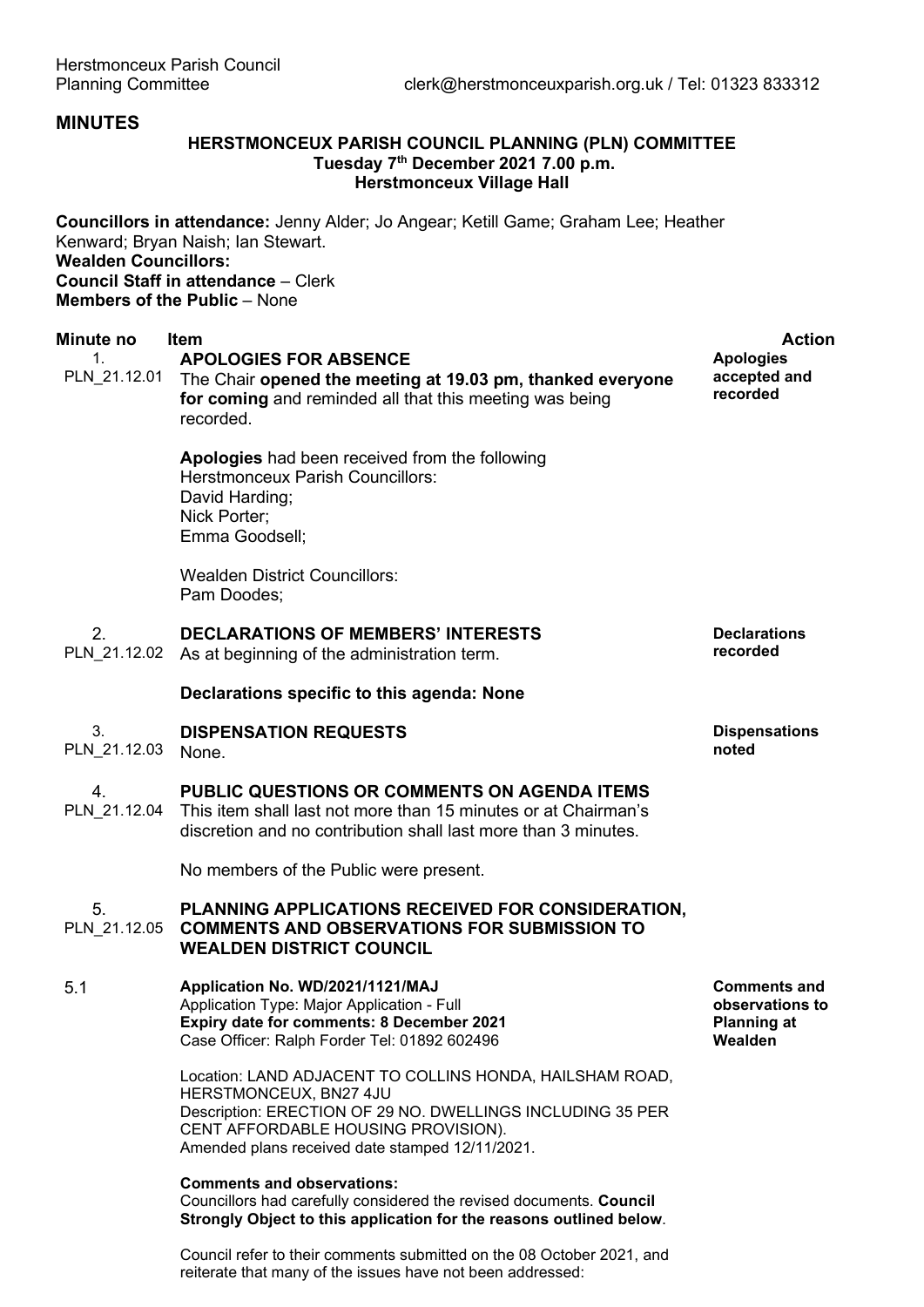### **1.Failure to comply with NPPF**

Sustainable development in accordance with conditions in the NPPF as set out in Paragraph 8 of Clause 2.

a) "an economic objective" that is the "right type, in the right place and the right time".

Notwithstanding the slightly revised plans and reversion to providing 35% of affordable housing rather than 100%, this application for 29 houses is **over development of the site** that does not satisfy this condition.

b) "a social objective" is required by the NPPF to provide a sufficient number and range of houses with "accessible services and open spaces".

This proposed development fails completely to satisfy this condition being an isolated and cramped development with no open spaces.

One of the main changes in the revised plans includes a reduction of garden areas to some of the plots to allow for a full 15m buffer to the Ancient Woodland. Whilst the retention of this buffer is of key historical and ecological importance, further loss of household amenity space to these family homes, and to the overall green space allowance of this development, is unacceptable:

- the reduction in leisure space may encourage occupiers to use this land to the detriment of ancient woodland.
- the gardens are the sole green space / natural surface water drainage arrangement throughout the site.
- furthermore, due to this outline application stage, no schemes as to the proposed arrangements for disposal of surface water has yet been submitted. However, Council wishes to refer to their previously submitted comments and the local knowledge justification for these.

Despite the Highways report, Council finds the proposed number of carparking spaces for the number and type of houses as insufficient and the information presented in the written report and on the drawn plans is inconsistent. Council request clarification. Plans show 55 residents spaces with an additional 3 for visitors and 3 disabled parking spaces. Excess parking needs will in all probability filter out to the roadside and grass verges, as they have from other developments further into the service centre.

c) "an environmental objective" to protect and enhance the natural environment and to mitigate and adapt to climate change and move to a low carbon economy.

Please see Council's previously submitted comments regarding proposals for heating of the new homes and the local knowledge justification for these.

Please see Council's previously submitted comments regarding extra vehicular use (allocation for 61 cars) and carbon emission and the local knowledge justification for these comments.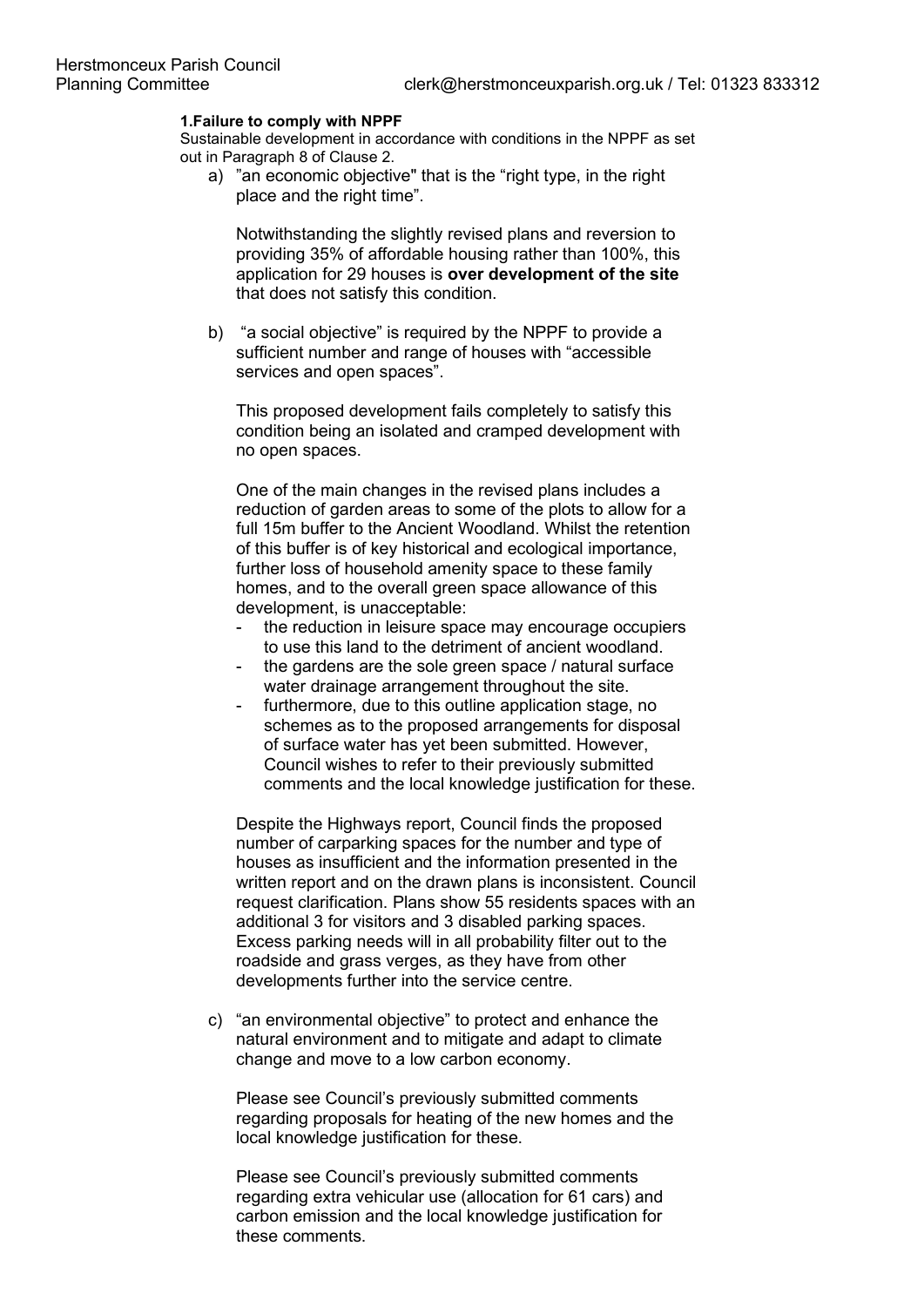The Parish Council strongly reiterate their comments about the potential damage that the proposed footpath from the site entrance to the garage site to the west is likely to cause to the mature established trees that are sited on the A271 road: Damage to these trees will be environmentally disastrous and could cause road problems. Council do not agree with the Applicant's unsupported statement of there being no risk the trees and Council require a new and up to date Arboricultural Tree survey.

Council refer to their comments submitted on the 08 October 2021, and reiterate:

## **2. Failure to comply with Herstmonceux Neighbourhood Plan**

Failure to comply with the sustainable requirement of Policy1, the Design Guide in Policy 12 and the Older People's Housing Need in Policy 14.

Council refer to their comments submitted on the 08 October 2021, and reiterate:

### **3. Latest Government announcement that building should not be allowed on greenfield sites**

This is a greenfield site. However, Council is mindful that permission for 17 houses had already been granted on this site.

**Due to the objections outlined above, Herstmonceux Parish Council respectfully, but firmly, request that this application be called in for a Planning South Committee decision and not be dealt with by Officer decision.**

The Parish Council also acknowledge an ownership dispute on a strip of land that is included within the submission plans.

**Cllr Game Proposed Strongly to Object to this application and submit the comments and observations above.** Seconded by Cllr Alder. **All in favour.**

# 5.2 **Application No. WD/2021/2111/F Expiry date for comments: 9 December 2021**  Location: The Stables, Plum Hill Farm, Stunts Green, Herstmonceux, BN27 4PN Description: CONSTRUCTION OF FIELD STORE AND ANIMAL SHELTER WITH NEW ACCESS GATE THE STABLES, PLUM HILL FARM, STUNTS GREEN, HERSTMONCEUX, BN27 4PN

### **Comments and observations:**

Use of the original access is submitted for this application. Council reminds the Planning Authority of the previous application which included a proposal for passing bay provision that has still not been provided, despite the number of developments on this site and subsequent increase in traffic to the property.

**Cllr Kenward Proposed to have no objection to this application.**  Seconded by Cllr Lee. **All in favour.**

### 5.3 **Info Only**

**Application No.** WD/2021/2903/LDP THE USE OF THE EXISTING BARN OUTBUILDING AS A "GRANNY ANNEXE" FOR USE BY FAMILY MEMBERS OF OLD

**Comments and observations to Planning at Wealden**

**Comments and observations to Planning at Wealden**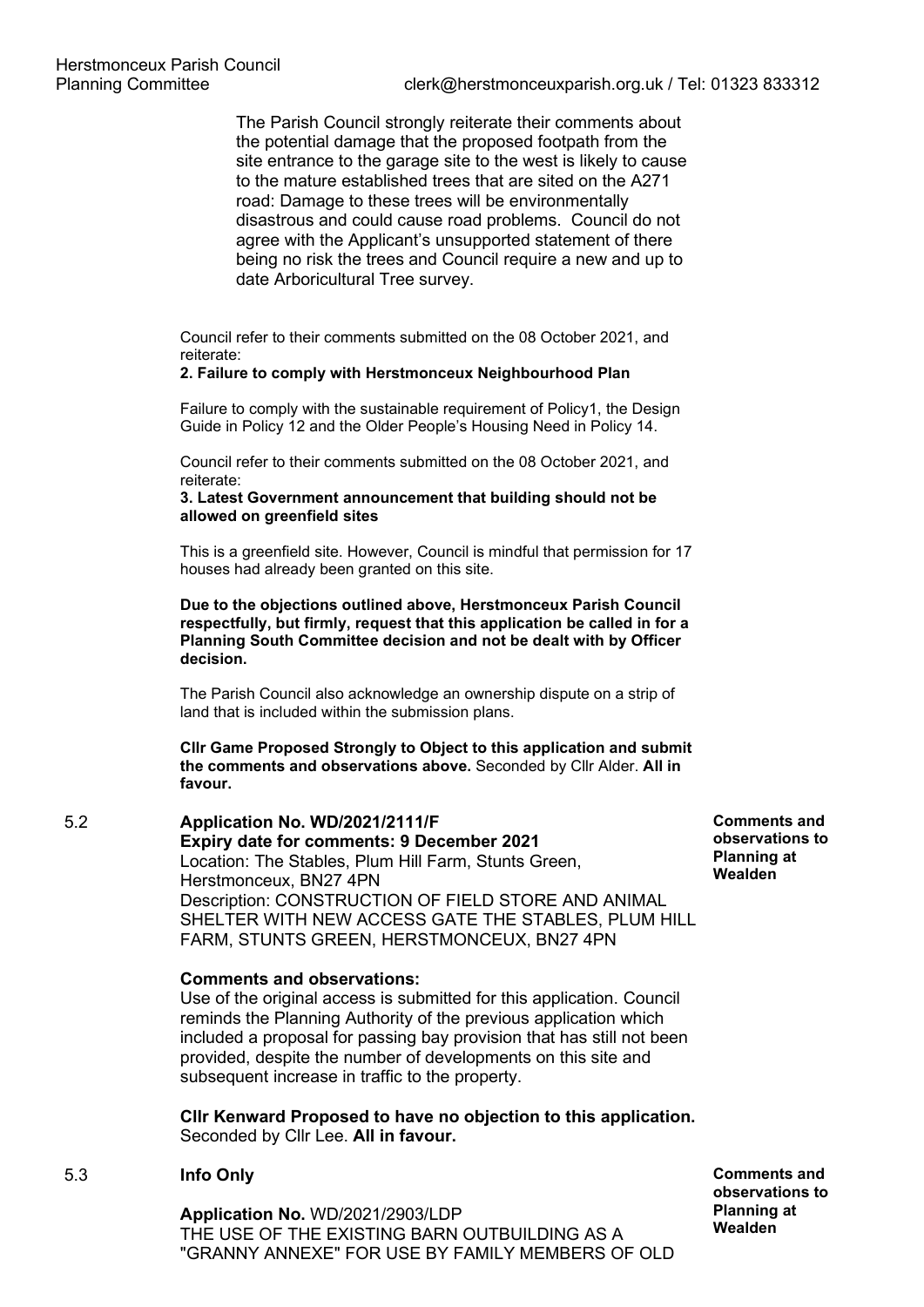MILL COTTAGE INCLUDING BUILDING OPERATIONS TO COMPLY WITH CURRENT BUILDING REGULATIONS. OLD MILL COTTAGE, TROLLILOES LANE, COWBEECH, HAILSHAM, BN27 4JG

### **Comments and observations:**

Council politely requests that the Local Planning Authority impose a S106 on the 'Granny Annexe' to tie it to the main property.

**Proposed** to submit the above comments, Cllr Stewart, Seconded Cllr Game. **All in favour.**

#### 6. **CONSENTS, REFUSALS, WITHDRAWALS, APPEALS,**

**Noted**

PLN\_21.12.06 **ENFORCEMENT Consent:**

**Application No. WD/2021/2616/F**

SINGLE STOREY REAR EXTENSION TO FORM UTILITY ROOM HILLBROW HOUSE, TROLLILOEAS LANE, COWBEECH, BN27 4QR

#### 7. **LIME CROSS HOUSING DEVELOPMENT**

PLN\_21.12.07 i Any significant information to note or action None to note.

#### 8. PLN\_21.12.08 **AVAILABLE ONGOING APPLICATIONS AND ITEMS – UPDATES WHERE**

i Horseshoe at Windmill Hill – any updates None to note.

ii Community Land Trust – any updates. None to note.

- iii Wealden Local Plan information re latest SHELAA submissions - any comments for submission to, or consideration by, Planning at Wealden: no new SHELAA site submissions 19.09.2020-15.01.2021); no new SHELAA site submissions 16.11.2018 – 18.09.2020; SHELAA submitted sites as per January 2019 submissions.
- iv Any queries about Flood Planning and Development Policy Planning for WDC **Email to WDC**

Council requested that the Clerk submit comments regarding the local challenges of granted planning permissions that cannot meet Local Flood Authority recommendations and the impact that these decisions have on the developer, the Council and the electorate.

#### 9. PLN\_21.12.09 **CORRESPONDENCE FOR NOTING INCLUDING THAT RECEIVED AFTER PUBLICATION OF THIS AGENDA** Complaint response WDC - LGO ref 21 012 112

The response had been received on 2<sup>nd</sup> December 2021 and circulated to all. The response was as follows: *The Ombudsman's final decision: Summary: We cannot investigate this complaint about a planning matter because it has een made by a parish council. We cannot investigate complaints from public bodies, such as parish councils.*

Levelling up Letter from 7 East Sussex Parishes to The Rt Hon. Michael Gove MP – HPC were not consulted but would like to also emphasise. Can we utilise and use or included in any future correspondence. Ninfield might also feel the same.